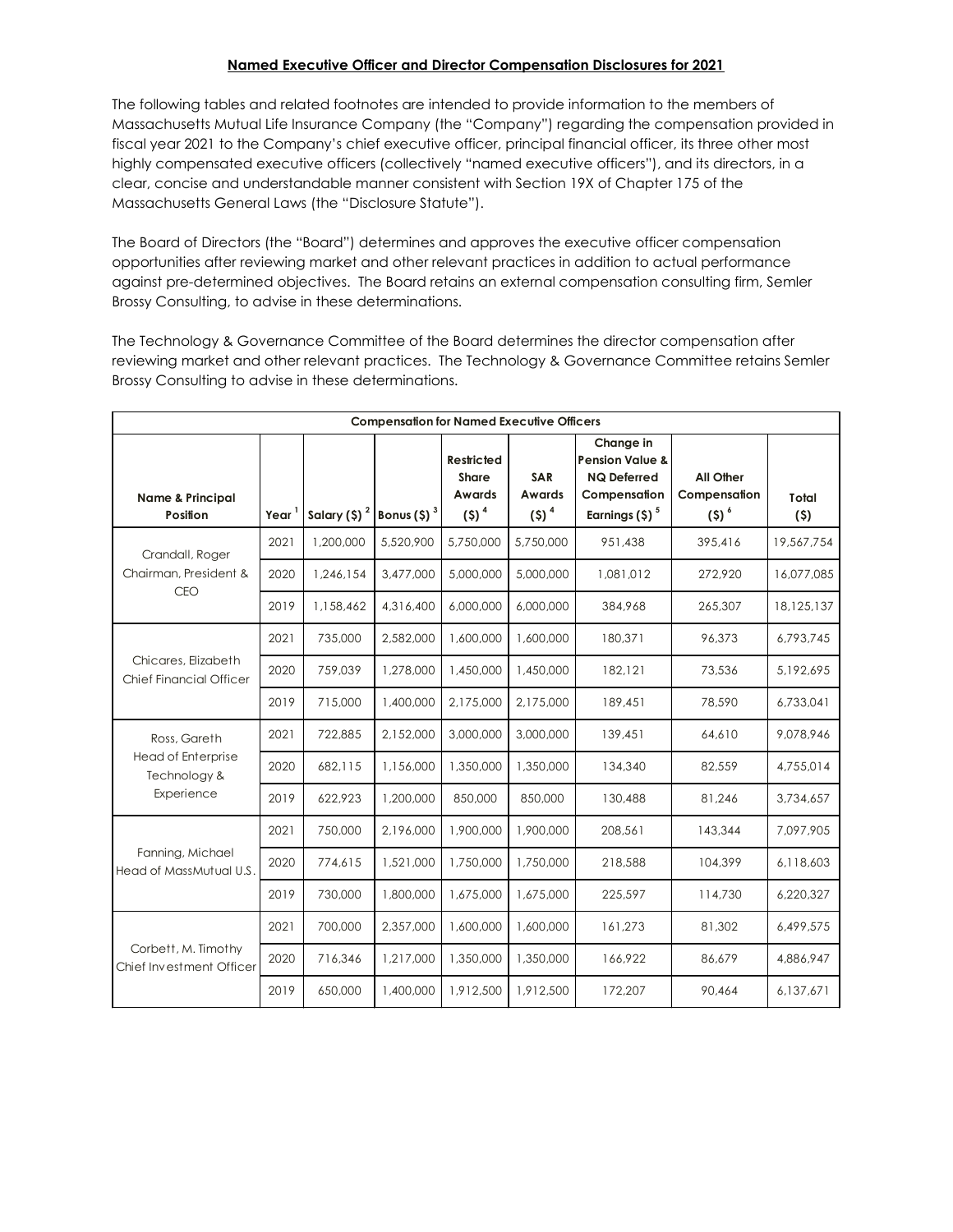| <b>Compensation for Directors</b> |                                               |                               |            |  |  |  |  |  |
|-----------------------------------|-----------------------------------------------|-------------------------------|------------|--|--|--|--|--|
| <b>Name</b>                       | Retainers Earned or Paid<br>in Cash $(5)$ 7.8 | <b>All Other Compensation</b> | Total (\$) |  |  |  |  |  |
| Karen Bechtel                     | 290,000                                       | 1,976                         | 291,976    |  |  |  |  |  |
| Mark Bertolini                    | 320,000                                       | 3,019                         | 323,019    |  |  |  |  |  |
| Kathleen Corbet                   | 303,847                                       | 1,519                         | 305,365    |  |  |  |  |  |
| James DeGraffenreidt              | 290,000                                       | 2,532                         | 292,532    |  |  |  |  |  |
| Isabella Goren                    | 330,000                                       | 2.213                         | 332,213    |  |  |  |  |  |
| Shelley Leibowitz                 | 156,151                                       | 1,903                         | 158,053    |  |  |  |  |  |
| Jeffrey Leiden                    | 320,000                                       | 3,018                         | 323,018    |  |  |  |  |  |
| Laura Sen                         | 290,000                                       | 2,195                         | 292,195    |  |  |  |  |  |
| William Spitz                     | 338,462                                       | 4,285                         | 342,747    |  |  |  |  |  |
| H. Todd Stitzer                   | 327,692                                       | 3,825                         | 331,516    |  |  |  |  |  |

Ms. Michelle Lee joined the Board in December 2021. As director compensation is paid in arrears, she did not receive compensation in 2021. Ms. Lee's compensation will be reported in the 2022 disclosure.

Ms. Shelley Leibowitz departed the Board in April 2021.

See accompanying footnotes for additional information related to above compensation.

Column Descriptions/Footnotes to Compensation Disclosures:

- (1) Year: Year in which the compensation was earned.
- (2) Salary: Actual base salary earned (inclusive of salary deferrals).
- (3) Bonus: Actual bonus earned (for the reported year, paid the following year). The amount paid is subject to a clawback provision (see (4) below).
- (4) Restricted Share/SAR Awards: Represents the estimated grant date value of hypothetical equity awards granted in the reported year as further described below.

Each of the named executive officers participates in the Company's long-term incentive compensation plan (LTIP) comprised of hypothetical share appreciation rights (SAR) and hypothetical restricted shares (RS). Awards under the LTIP are typically granted annually. These awards do not convey any Company ownership interests to the participants. SAR generally fully vest on the third anniversary of the grant date, followed by a three-year exercise period. RS generally vest in equal increments on each of the third, fourth and fifth anniversaries of the grant date. The share price is determined quarterly and is based on a multiple of earnings. Participants realize the cash value of awards upon vesting (RS) or exercise (SAR). RS are 'full value' awards, meaning the participant receives the full cash value of the number of shares vesting multiplied by the share price at the time of vesting. SAR are 'appreciation' awards, meaning the participant realizes the cash value of the number of SAR exercised multiplied by the appreciation (if any) of the share price from the grant date to the exercise date. Further deferrals of gains from both types of awards are not permitted under the LTIP. Awards are also subject to: caps (as determined by the Board) to limit upside potential and corresponding liability; compliance with non-competition and non-solicitation agreements following termination of employment; mandatory notice periods in connection with a termination of employment; and a clawback provision in the event of material financial restatement or significant reputational harm due to fraud, willful misconduct, or the failure to manage or monitor conduct or risks.